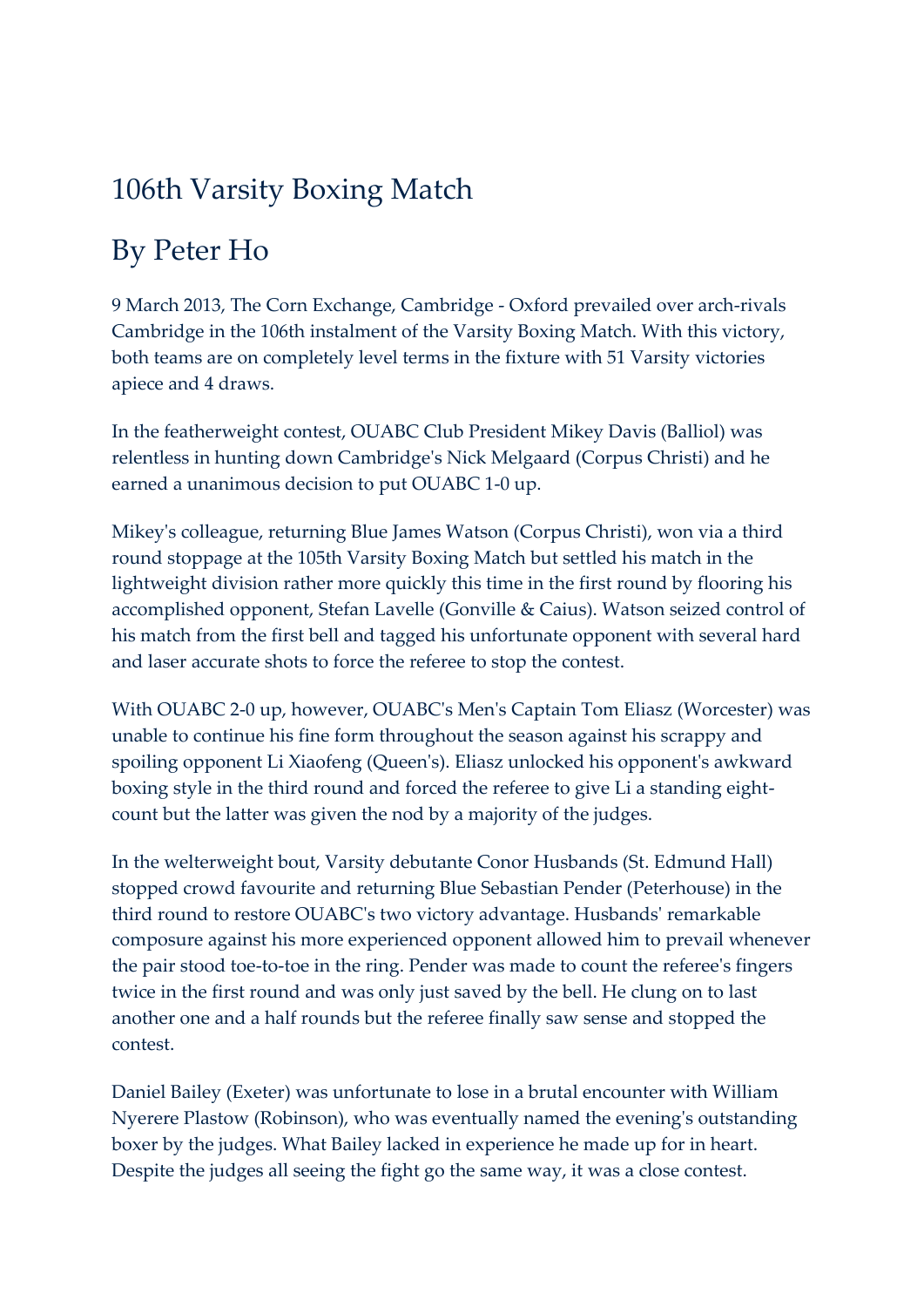In the first middleweight contest, OUABC's less fancied Zac Sammour (Somerville) comprehensively outpointed former Dark Blue boxer and CUABC captain Borna Gueval (Hughes Hall). Sammour stunned the Cambridge support in the Corn Exchange by giving Gueval two standing counts in the first round and another in the third.

With the scores at 4-3, OUABC only needed one victory to take the Truelove Bowl back to Oxford. However, in the second middleweight contest, a majority of the judges appeared to court controversy by awarding Gueval's team mate, William Wakeford (Hughes Hall), a victory over the callow but spirited Iain Holland (St. Benet's Hall) who appeared to have done enough with his sustained aggression over the three rounds.

Nonetheless, Harry Miller (Wadham) settled the destination of the Truelove Bowl with a clinical points victory over his stout opponent Tinashe Murozoki (Churchill). Miller easily picked off Murozoki with his superior range, forcing Murozoki to miss with the majority of his attempts. But, controversially, Miller only won via a majority decision. The mystifying decision of a single judge to award the bout to Cambridge was forgotten in the midst of the ensuing celebrations: Oxford had won the 106th Varsity Boxing Match!

In the final bout of the evening, Larry Kotch (Green Templeton) stopped his Cambridge opponent Dan Fountain (Hughes Hall) in the third round. It appeared to be the result of an accumulation of heavy punches rather than a single thundering one, but just before the referee stopped the contest in the third round, Fountain looked like he was straddling a punt in a storm.

It was a famous victory for Oxford but a resounding one for the tradition of the Varsity Boxing Match as both teams performed admirably.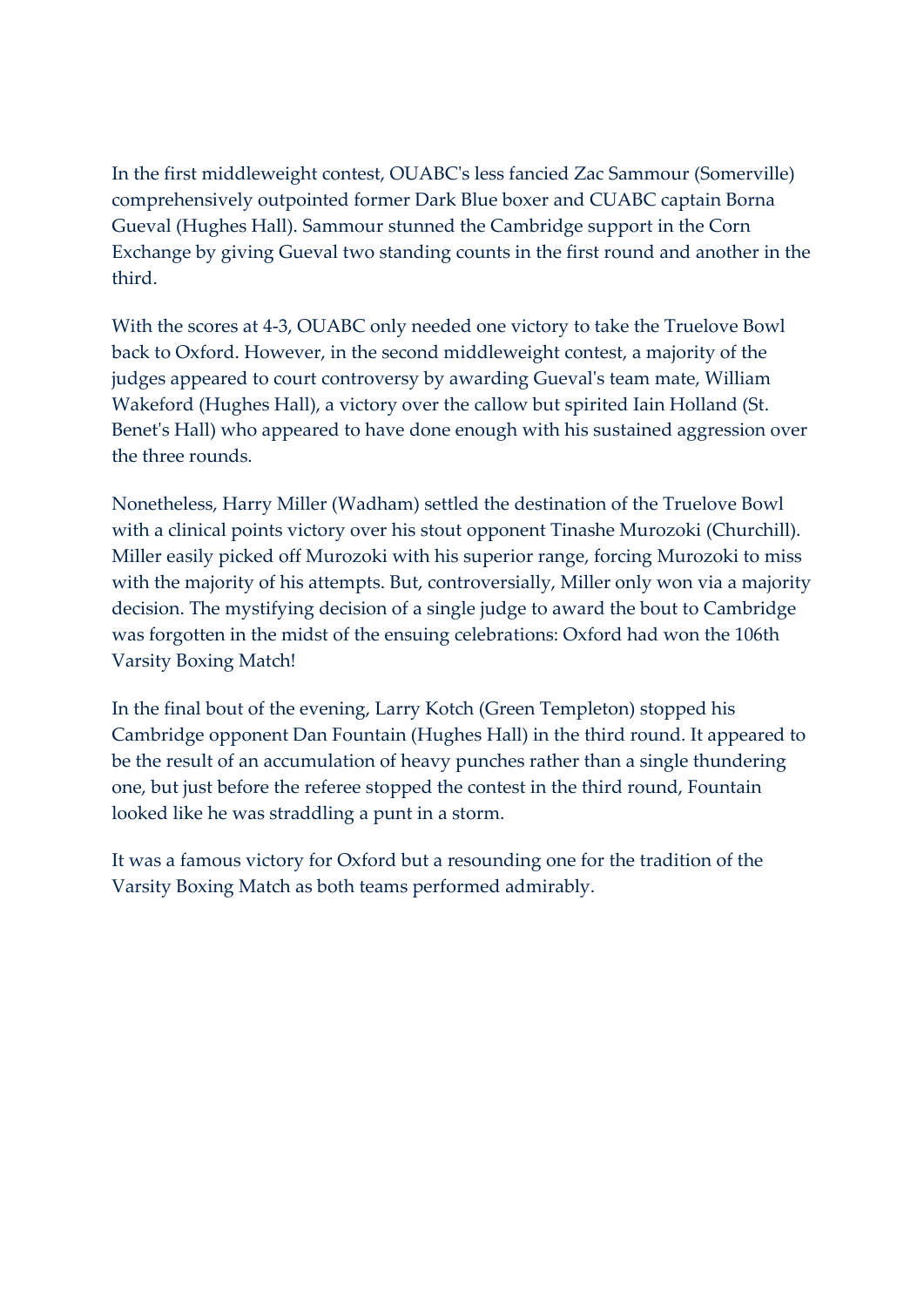

Davis setting the tone for the night with his unanimous win over Melgaard. (Photo by Simon Halliday)



Husbands artfully using his long range to his advantage in his fight against Pender. (Photo by Simon Halliday)